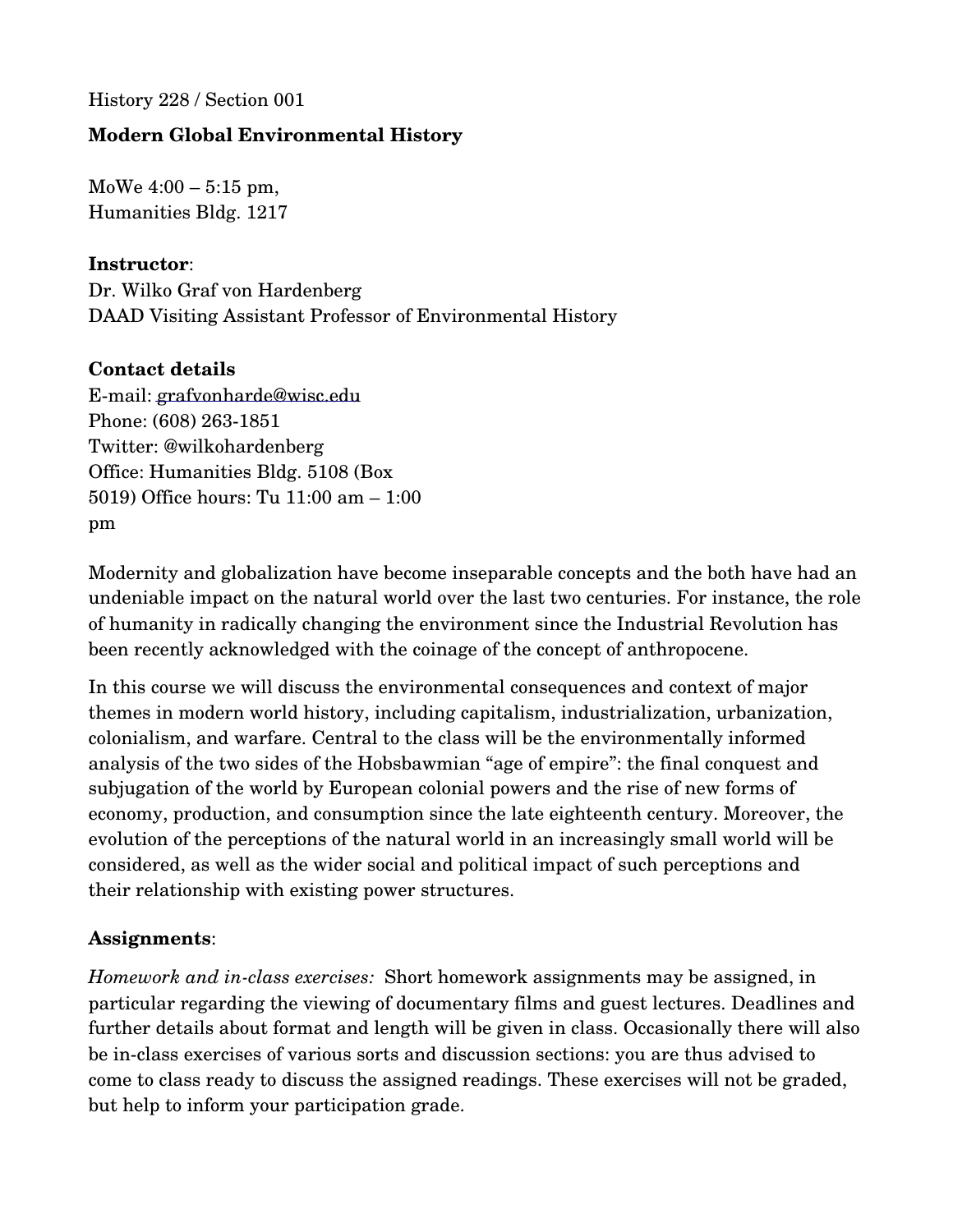*Exams:* There will be two exams: a mid-term on 11 Mar 2015, in class; and a final exam scheduled for 10 May 2015, 2:45 pm. If you have an unusual conflict or problem, please contact me before the exams. Both exams will comprise a combination of shortanswer  $(3-4)$  and essay questions  $(1-2)$ . Each exam will count for  $28\%$  of the final grade. The mid-term will focus on topics covered in weeks 1-7 and the final on topics covered in weeks 8-15.

*Mini-essays:* Up to 24% of the final grade will be assigned for 3 "Places & Events" miniessays (8% each). These are very short summaries of environmentally significant places or events, with supporting information. They appear on the Environment and Society Portal's [map and timeline:](http://www.environmentandsociety.org/places-eventsa) 

www.environmentandsociety.org/places-events.<br>Each mini-essay should not be longer than 150 words, plus a summary of up to 50 words. They should also include one copyright cleared image, at least two further readings, one related link, and all further required metadata. The full guidelines are available at this link: www.environmentandsociety.org/places-events/guidelines-

contributors.<br>Explore the Portal's map or timeline to discover places and events that have not yet been covered. Let yourself be inspired by the weekly readings and lectures to fill the gaps. This is a research intensive assignment, which requires to go beyond inclass readings, exploring references and quotations, to make a historiographically sound description of places and events in modern global environmental history. Start early!

There is the possibility that these mini-essays might be published on the Environment & Society Portal, with full credits to students, but a final decision on this will be taken independently by the Portal. I will forward the best entries to the Portal after grading. Let me know if you do not want your mini-essays to be considered for publication.

The final deadline for the mini-essays is 22 Apr, but you are more than welcome to submit entries earlier than that. All miniessays should be submitted in a modifiable format: any text, Windows, Libre/OpenOffice format works. Text should be thoroughly proofread. Formatting, grammar, syntax, ability to follow the guidelines, and quality of the chosen image will all be graded. Submissions after the 22 Apr deadline will impact your participation grade: 1 point will be deduced for each day of delay.

# **Grading**

Letter grades will be converted from the following scale:  $93-100 = A$ ;  $88-92 = AB$ ;  $83-87 = B$ ;  $78-82 = BC$ ;  $70-77 = C$ ;  $60-69 = D$ ;  $59-\text{below}$ F. Grades per coursework will be assigned following this rubric:

20% 28% 24% − Participation − Mid-term − Miniessays − Final exam 28%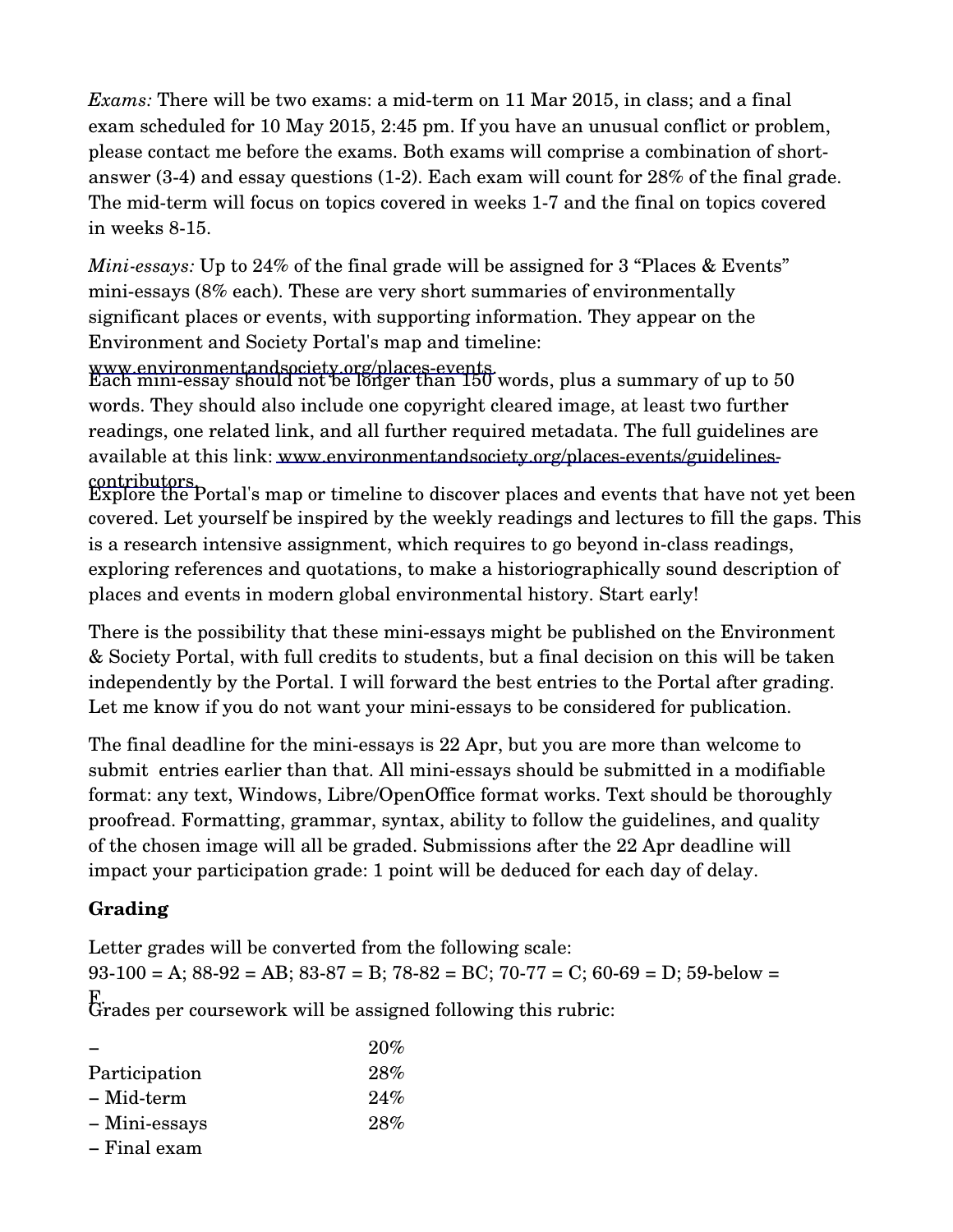# **Required books**

Guha, Ramachandra. *Environmentalism: A Global History*. Longman World History Series. New York: Longman, 2000.

Hobsbawm, E. J. *The Age of Empire, 1875-1914*. New York: Vintage, 1989.

McNeill, J. R. *Something New Under the Sun: An Environmental History of the Twentieth-Century World.* W. W. Norton & Company, 2001.

Scott, James. *Seeing like a State: How Certain Schemes to Improve the Human Condition Have Failed*. New Haven: Yale University Press, 1998.

Bayly, C. A. *The Birth of the Modern World, 1780-1914: Global Connections and Comparisons*. Malden, MA: Blackwell Pub., 2004.

# **Suggested reading**

Rael, Patrick. *Reading, Writing, and Researching for History: A Guide for College Students.* Brunswick, ME: Bowdoin College, 2004 www.bowdoin.edu/writing-guides/

# **Course policies**

*Attendance:* Attending classes is the student's responsibility and attendance will not be taken. This class has a discussion component and your involvement is essential for the course to reach its pedagogical goals. As a reminder: just showing up to class is necessary, but not sufficient, to gain grades for participation. I invite you to notify me within the first two weeks of class of the specific dates for which you request relief for religious observance, since these may affect your ability to respect the deadlines.

*Reading assignments:* Reading assigned texts before classes is expected. These texts are the core materials of the course. Their reading will affect your participation grade and is essential for a successful completion of assignments.

*Academic integrity:* In any written assignment it is necessary to acknowledge and fully quote your sources and references. You should NEVER attribute to yourself, or give the impression that you are attributing to yourself, the words and phrasing of others. Plagiarism is an unacceptable ethical infraction and can lead to serious consequences. For further information on how to avoid plagiarism please refer to the UW-Madison Writing Center webpages:<http://writing.wisc.edu/Handbook/QuotingSources.html>

*Communication:* E-mails will be answered only on weekdays 10am-5pm. If you have any questions that require a longer answer please arrange a meeting. In e-mails please always use a subject line.

*Modifications to Syllabus:* The syllabus may be subject to changes. Reasonable notice will be given.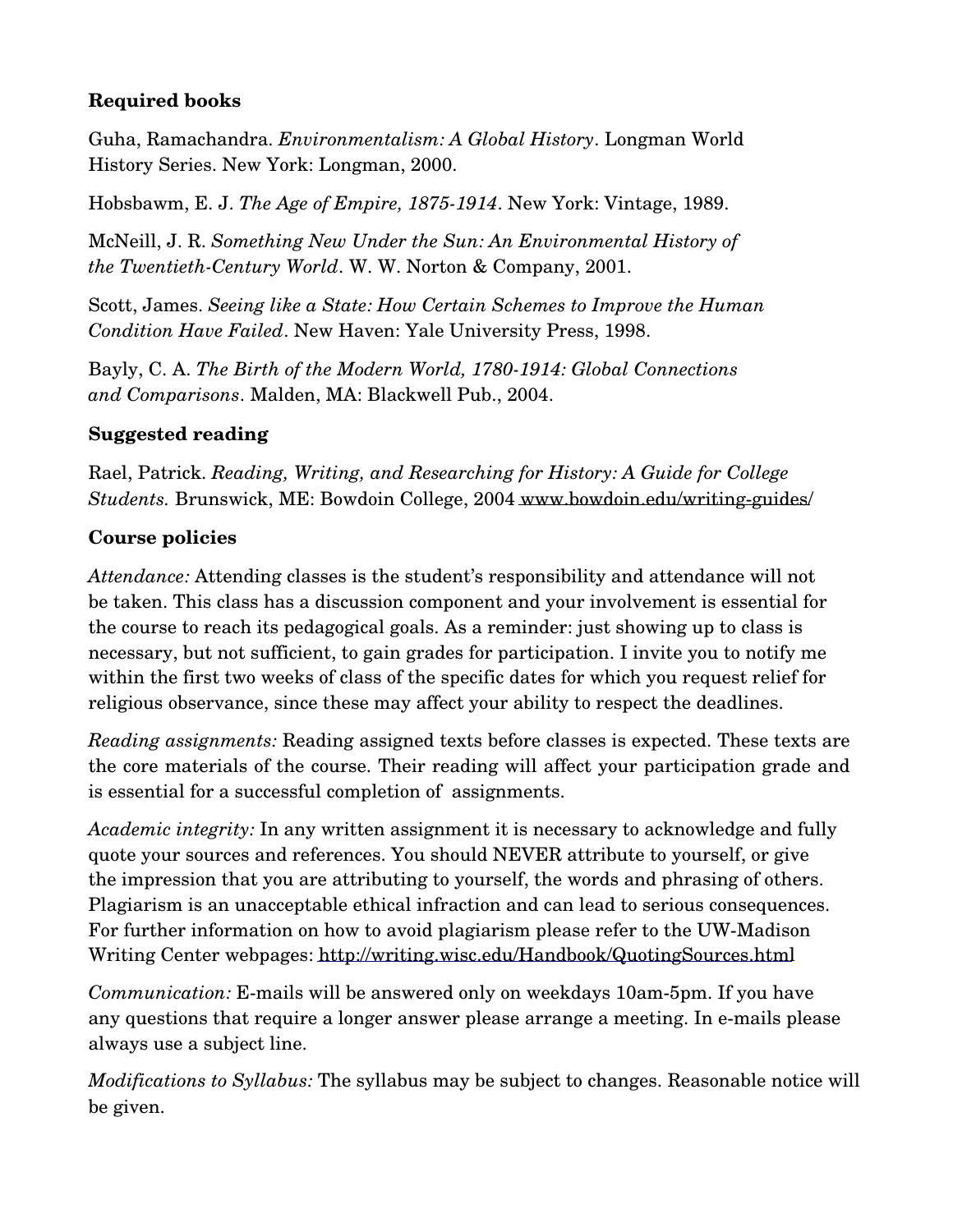#### **Course Schedule**

**Week 1** – 21 Jan 2015 – Introduction of course and presentation of the syllabus

• McNeill, J. R. "Observations on the Nature and Culture of Environmental History." *History and Theory* 42, no. 4 (December 1, 2003): 5–43.

**Week 2** – 26 and 28 Jan 2015 – A long age of empire

- Ch. 2, 3, 12 and 13 of Hobsbawm, *The Age of Empire*
- Introduction of Bayly, *The Birth of the Modern World*

**Week 3** – 2 and 4 Feb 2015 – Modernizing nature

- Ch. 1, 3, 6 and 8 of Scott, *Seeing Like a State*
- Ch. 7 of Bayly, *The Birth of the Modern World*

**Week 4** – 9 and 11 Feb 2015 – Industrialization and energy transitions

- Introduction of Landes, David *The Unbound Prometheus: Technological Change and Industrial Development in Western Europe from 1750 to the Present*. 2. ed. repr. Cambridge: Cambridge University Press, 2005 [Orig. ed. 1969]
- Ch. 10 of McNeill, *Something New Under the Sun*
- Ch. 5 of Bayly, *The Birth of the Modern World*

The lecture of 9 February will be held by Prof. Eric Schatzberg, Director of the Holtz Center for Science & Technology Studies.

**Week 5** – 16 and 18 Feb 2015 – The making of the Third World

• Part 3 "The Political Ecology of Famine" in Davis, Mike. *Late Victorian Holocausts: El Niño Famines and the Making of the Third World*. New York: Verso, 2002.

**Week 6** – 23 and 25 Feb 2015 – Resource use and colonialism

- Ch. 2 of McNeill, *Something New Under the Sun*
- Ch. 6 of Bayly, *The Birth of the Modern World*

#### **Week 7** – 2 and 4 Mar 2015 – Water: consumption, pollution, irrigation, power

• Ch. 5 and 6 of McNeill, *Something New Under the Sun*

#### **Week 8** – 9 and 11 Mar 2015 – Changing air: smoke, pollution, climate

• Ch. 3 and 4 of McNeill, *Something New Under the Sun*

#### The mid-term exam will take place on 11 Mar.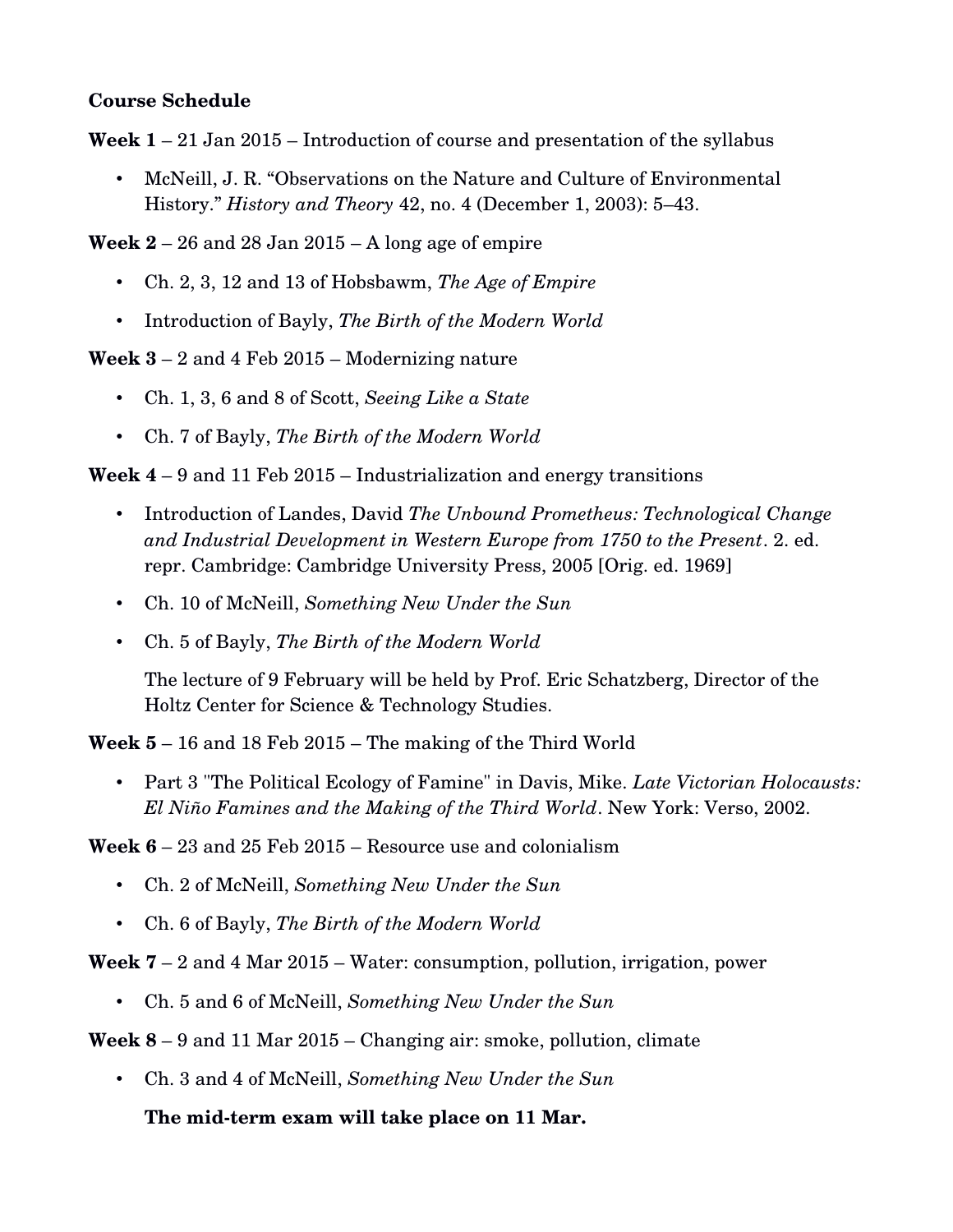**Week 9** – 16 and 18 Mar 2015 – Environments of war

• Ch. 12 of Bayly, *The Birth of the Modern World*

A documentary film relevant to the week's topic will be screened on 18 Mar.

**Week 10** – 23 and 25 Mar 2015 – Population and urbanization

- "The Role of Urbanization in Environmental History" in Hays, Samuel P. *Explorations in Environmental History: Essays.* Pittsburgh, PA: University of Pittsburgh Press, 1998,
- Ch. 11 of Bayly, *The Birth of the Modern World*
- **Spring Break –** 28 Mar 5 Apr 2015

**Week 11** – 6 and 8 Apr 2015 – Germs, plants, animals

- Ch. 7 and 8 of McNeill, *Something New Under the Sun*
- Introduction of Gissibl, Bernhard, Sabine Höhler, and Patrick Kupper. *Civilizing Nature: National Parks in Global Historical Perspective*. Oxford: Berghahn Books, 2012.

**Week 12** – 13 and 15 Apr 2015 – The roots of environmentalism

• Part 1 of Guha, *Environmentalism*

**Week 13** – 20 and 22 Apr 2015 – Decolonization, development, and disasters

- Ch. 7 of Scott, *Seeing Like a State*
- Pfister, Christian. «Learning From Nature-Induced Disasters: Theoretical Considerations and Case Studies from Western Europe». In *Natural Disasters, Cultural Responses: Case Studies Toward a Global Environmental History*, 17–40. Lanahm, MD: Lexington Books, 2009
- Pritchard, Sara B. «An Envirotechnical Disaster: Nature, Technology, and Politics at Fukushima». *Environmental History* 17 (aprile 2012): 213–43.

One class this week will be given by Dr. Giacomo Parrinello, Marie Curie Fellow at Louisiana State University.

# **The final deadline for the miniessays is 22 Apr before class.**

**Week 14** – 27 and 29 Apr 2015 – Environmentalism as a global ideology

- Part 2 of Guha, *Environmentalism*
- Ch. 11 of McNeill, *Something New Under the Sun*